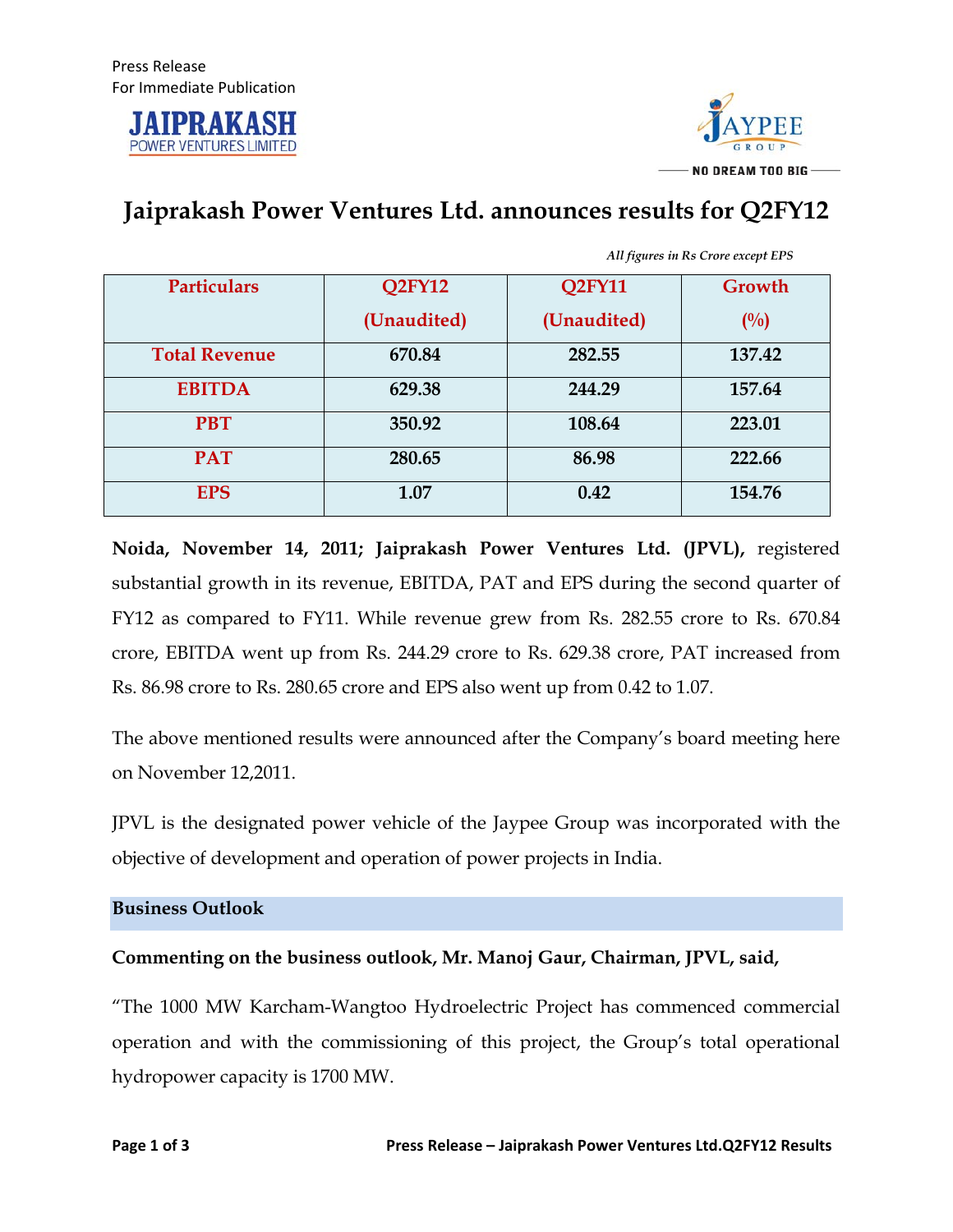



By the end of this financial year, the company aims to have 2200 MW operational generation capacity, including the first phase of 500 MW thermal power of the 1250 MW Bina thermal project in Madhya Pradesh. The work on 1320 MW (2 X 660 MW) Jaypee Nigrie Super Thermal Power Project in Nigrie, Distt. Singrauli in Madhya Pradesh is progressing satisfactorily and all major statutory approvals, required at the current stage of the project, have been obtained. By 2019, our power generation capacity (including hydro & thermal) will be 13470MW. "

## **About Jaiprakash Power Ventures Ltd.**

Jaiprakash Power Ventures Limited (JPVL) is the designated power vehicle of the Jaypee Group. The company plans, develops, implements and operates power projects in India. The different power projects which are in different stages of implementation include Hydro, Thermal and Transmission.

For more details please visit http://www.jppowerventures.com

## **For more details, please contact:-**

Ms. Ishita Malhotra Jaiprakash Associates Limited Tel.: +91 120 4609054 E-mail:- ishita.malhotra@jalindia.co.in

*Forward-Looking Statements:- This report contains forward –looking statements, which may be identified by their use of words like 'plans', 'expects', 'will', 'anticipates', 'believes', 'intends', 'projects', 'estimates' or other words of similar meaning. All statements that address expectations or projections about the future, including but not limited to statements about the company's strategy for growth, market position, expenditures, and financial results, are forward –looking statements. Forward-looking statements are based on certain assumptions and expectations of future events. The company cannot guarantee that these assumptions and expectations are accurate or will be realized. The company's actual*